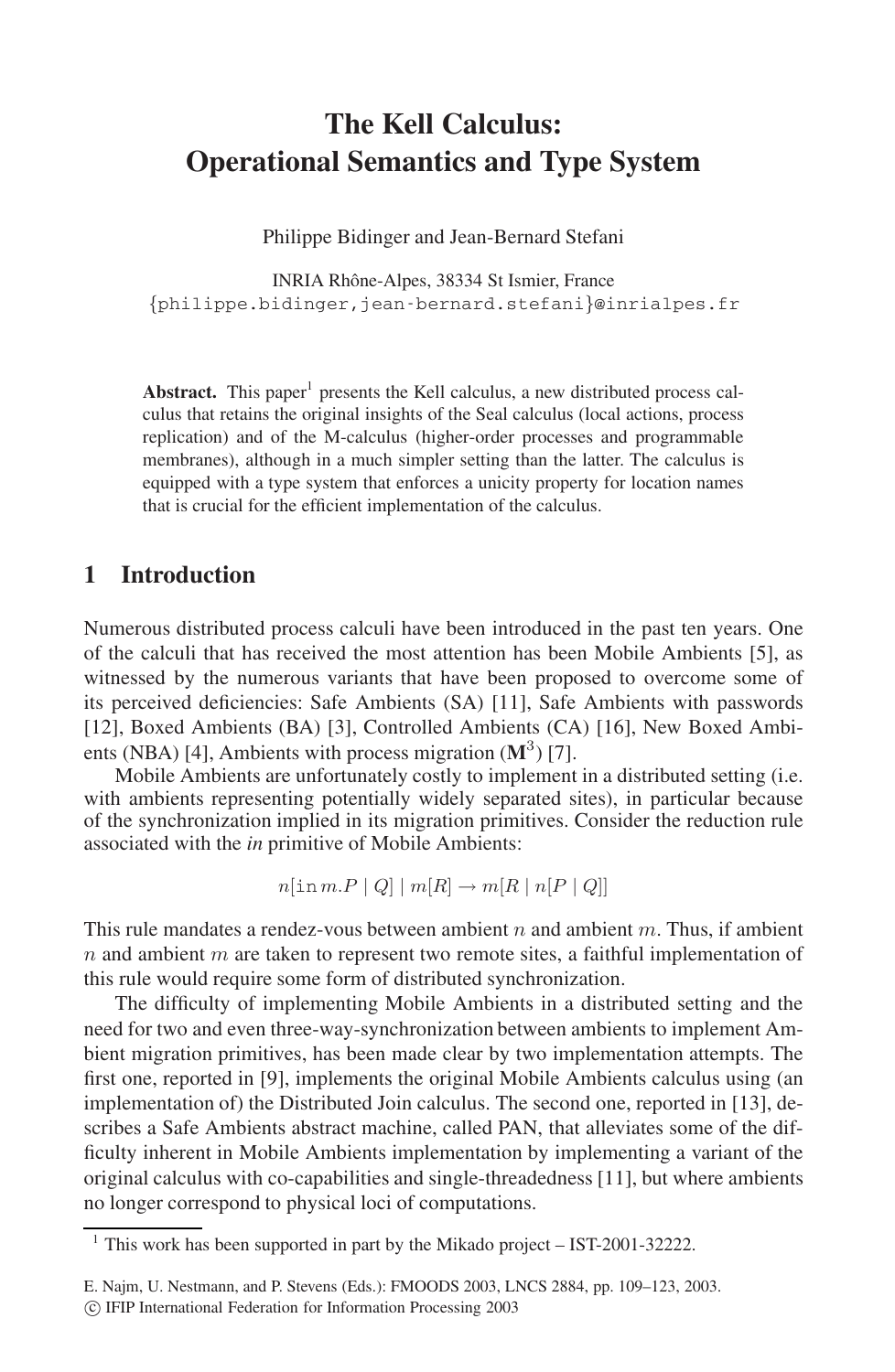Recent variants of Ambients, such as Boxed Ambients (BA) and New Boxed Ambients (NBA) propose a model which combines local communication across location boundaries (inspired by the Seal calculus [17]), and the Ambient migration primitives in and out. In a model such as NBA, communication can be implemented efficiently while migration primitives still imply in general a distributed rendez-vous. This is much preferrable to the original Mobile Ambients, but still raises a number of questions.

First, one can think of turning the Ambient migration primitives into asynchronous ones. This would be useful to take into account the possibility of failure for migration, especially in wide-area settings. To illustrate, one could think of splitting the Mobile Ambients in primitive into a pair of primitives move and enter whose behavior would be given by the following reduction rules (we use co-capabilities and passwords, as in the NBA calculus):

$$
n[\text{move}\langle m, h \rangle \cdot P \mid Q] \mid \overline{\text{move}}(x, y) \cdot R \to \text{enter}\langle n, m, h, P, Q \rangle \mid R\{m/x, h/y\}
$$
  
enter
$$
\langle n, m, h, P, Q \rangle \mid m[\overline{\text{enter}}(x, h) \cdot S \mid T] \to m[S\{x/n\} \mid T \mid n[P \mid Q]]
$$

In so doing, note that migration primitives now look very much like higher-order communication across location boundaries. Second, one may envisage further extensions allowing more sophisticated authentication schemes, or dynamic security checks (e.g. additional parameters for proof-carrying code schemes). This in turn would further strengthen the similarity between migration primitives and higher-order communication. Third, there are still pending questions concerning migration primitives and their combination. For instance, should we go for communications `a la Boxed Ambients or should we consider instead to split up the migration primitives such as to migration primitive in the  $M^3$  calculus, yielding a form of communication similar to  $D\pi$  [10] or Nomadic Pict [18], where communication is a side-effect of process migration ? Should we allow for more objective forms of migration to reflect control that ambients can exercize on their content ?

Our answer to these questions is to move away from the Ambient primitives altogether, and instead to follow the lead of higher-order process calculi such as  $D\lambda\pi$  [19] and the M-calculus [14], where process migration is a side-effect of higher-order communication. Indeed, as demonstrated in the M-calculus, higher-order communication, coupled with programmable localities, provides the means to model different forms of migration protocols, and different forms of locality semantics. The M-calculus avoids embedding predefined choices concerning migration primitives and their interplay. Instead, these choices can be defined, within the calculus itself, by programming the appropriate behavior in locality "membranes" (the control part P of an M-calculus locality  $a(P)[Q]$ ). The M-calculus, however, may appear as rather complex, especially with respect to Mobile Ambients. The reduction relation of the calculus, which defines its operational semantics, contains several so-called routing rules that govern the crossing of location boundaries. Clearly it would be interesting to explain these different rules as instances of basic primitive "boundary crossing" cases.

The calculus we introduce in this paper is an attempt to define a calculus with process migration and hierarchical localities, that avoids the need for distributed synchronization, while preserving the simplicity of Mobile Ambients, and retaining the basic insights of the M-calculus: migration as higher-order communication, programmable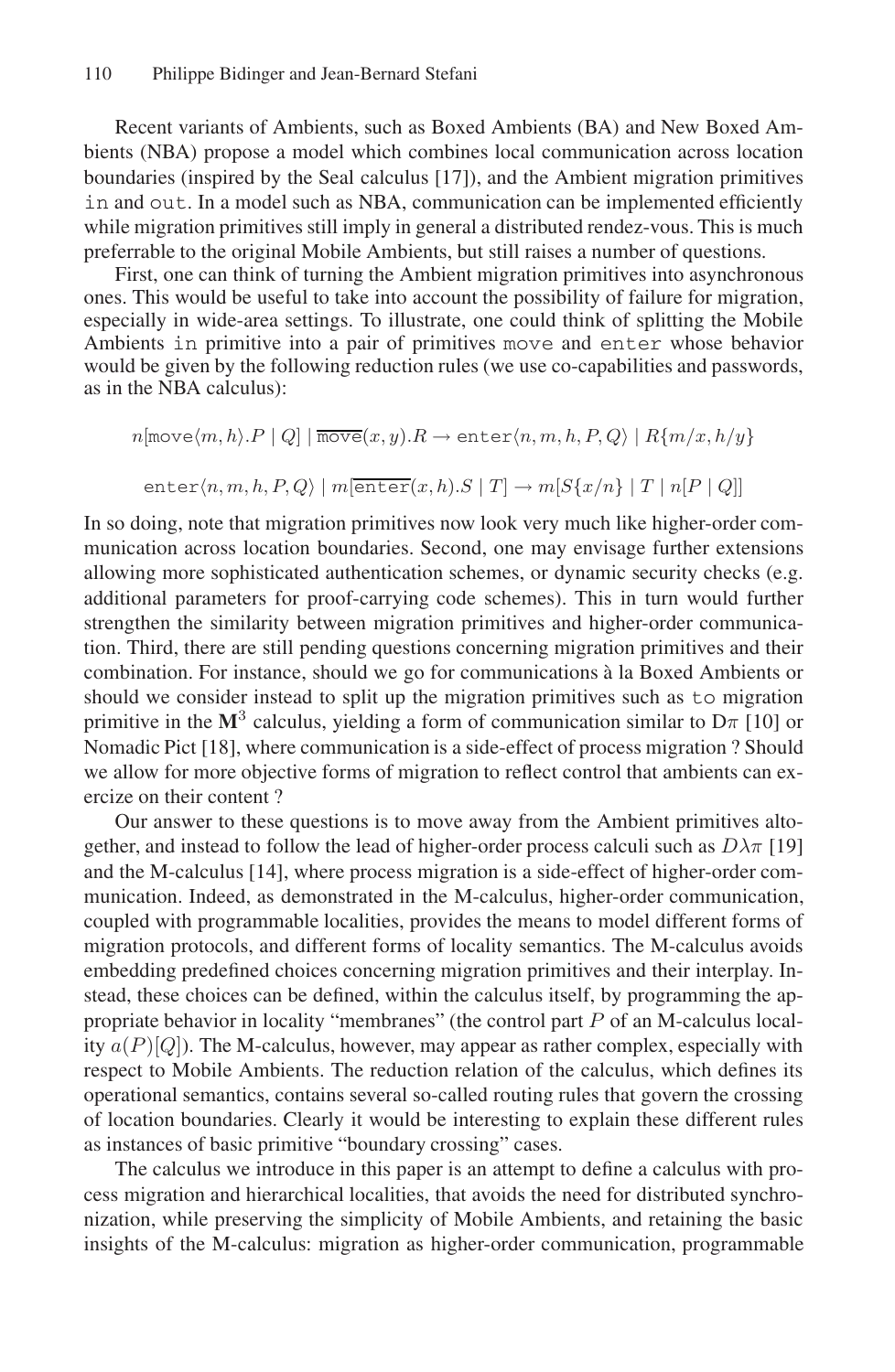membranes for localities. We call this new calculus the Kell calculus (the word "kell" is a variation on the word "cell", and denotes a locality or locus of computation).

Avoiding primitives with implied distributed synchronization is not the only requirement for an efficient implementation in a distributed setting. Today's wide-area communication is predicated upon the existence of globally unique identifiers and addresses (e.g. IP addresses). It is therefore important, in a calculus intended as a foundation for wide-area distributed programming, to be able to enforce such a constraint, both for modelling and implementation purposes. In the Kell calculus, the unicity of addresses translates into the unicity of locality (kell) names. We show in the paper how to enforce the constraint by means of a polymorphic type system, inspired by the type system defined for the M-calculus.

The Kell calculus and its reduction semantics has already been introduced in [15], together with faithful encodings of Mobile Ambients and of the Distributed Join calculus. We present in this paper a variant of the Kell calculus with join patterns which is a more natural fit for the type system, together with a new reduction semantics.

The paper is organized as follows. Section 2 informally introduces the main constructs of the Kell calculus, together with several examples. Section 3 gives the syntax and operational semantics of the calculus. Section 4 defines a type system for the Kell calculus that enforces the unicity of kell name property. Section 5 concludes the paper with a discussion of related work and of directions for future research.

## **2 Introducing the Kell Calculus**

The Kell calculus is in fact a family of calculi that share the same constructs and that differ only in the language of message patterns used in triggers (see below). In this section, we present informally the different constructs of the Kell calculus variant we use in this paper.

The core of the calculus is the asynchronous higher-order  $\pi$ -calculus. Among the basic constructs of the calculus we thus find:

- **–** the *null* process, **0**; names a, x, which also play the roles of (name and process) variables;
- **–** the *restriction*, νa.P, where a is a name, P is an arbitrary Kell calculus process, and  $\nu$  is a binding operator;
- **–** the *parallel* composition, P | Q;
- $-$  *messages* of the form,  $a\langle \tilde{w} \rangle$ , where a is a name, and where  $\tilde{w}$  is a (possibly empty) vector of elements w that can be either names or processes.
- **–** *triggers*, or receivers, of the form  $\xi \triangleright P$ , where  $\xi$  is a *receipt pattern* and P is an arbitrary kell calculus process.

The patterns used in this paper correspond to an extension of the Join patterns, i.e. patterns of messages used in the Join calculus:

 $\xi ::= J \quad | \quad J \mid a[x] \qquad \quad J ::= a\langle \widetilde{u} \rangle \quad | \quad a\langle \widetilde{u} \rangle^\uparrow \quad | \quad a\langle \widetilde{u} \rangle^\downarrow \quad | \quad J \mid J$ 

where  $\tilde{u}$  is a vector of elements u. Each element u can be either a (bound) variable x, or a free name, which we note  $(x)$ . Variables are bound in patterns and their scope extends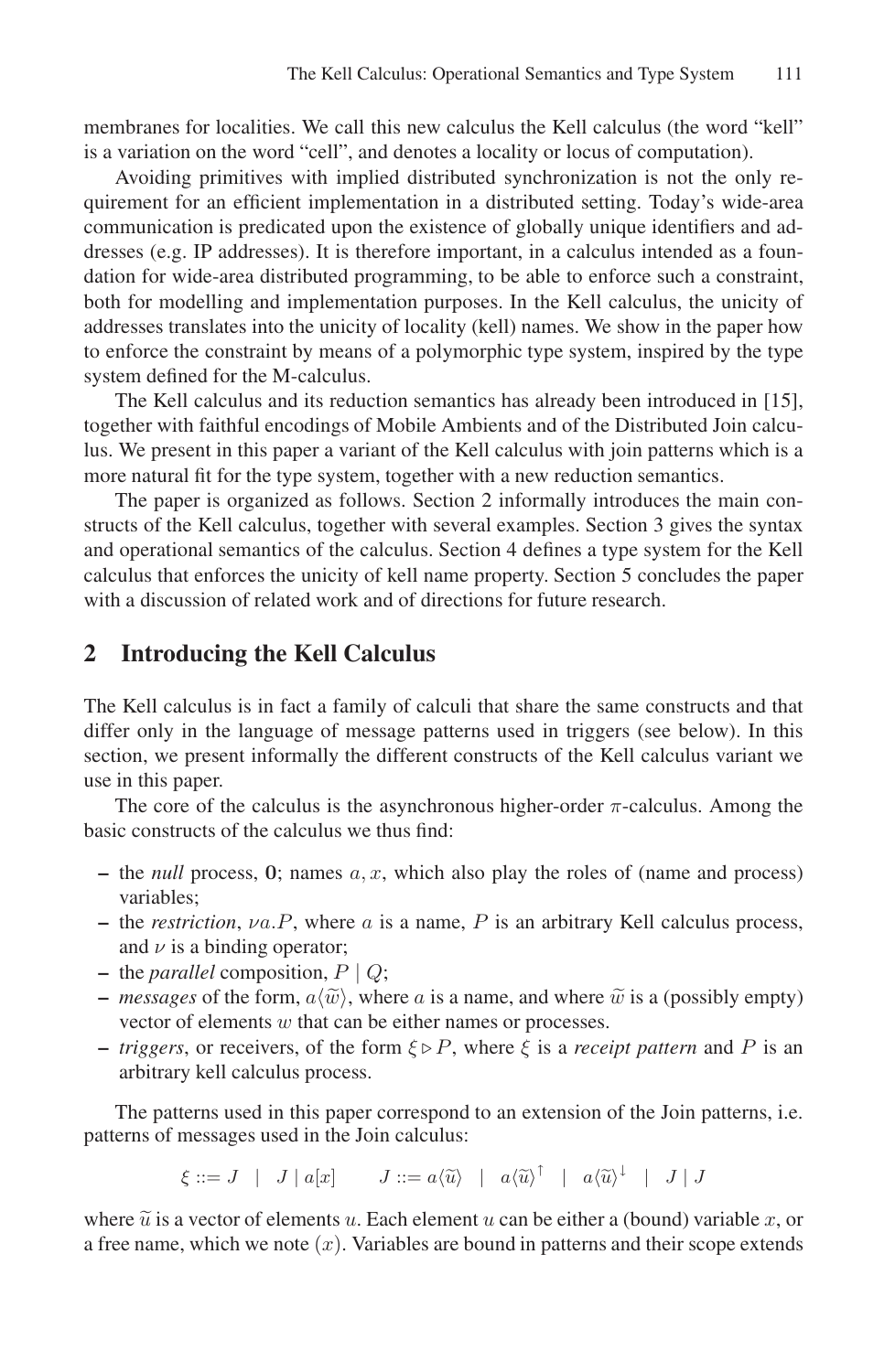to the process of the right-hand side of the trigger sign  $\triangleright$ . Free names  $(x)$  are not bound in the pattern.

To this higher-order  $\pi$ -calculus core, we add just one construct, the kell construct,  $a[P]$ , which is used to localize the execution of a process P at location (we say "kell")  $\overline{a}$ .

In the Kell calculus, computing actions can take four simple forms, illustrated below:

1. Receipt of a local message, as in the reduction below, where a message,  $a\langle Q \rangle$ , on port a, bearing the process Q, is received by the trigger  $a\langle x \rangle \triangleright P$  (notice that triggers, as in the Join calculus, are replicated, i.e. they persist after a reaction):

$$
a\langle Q \rangle \mid (a\langle x \rangle \triangleright P) \rightarrow (a\langle x \rangle \triangleright P) \mid P\{Q/x\}
$$

2. Receipt of a message originated from the environment of a kell, as in the reduction below, where a message,  $a\langle Q \rangle$ , on port a, bearing the process  $Q$ , is received by the trigger  $a\langle x\rangle \triangleright P$ , located in kell b (the pattern  $a\langle x\rangle$ <sup> $\uparrow$ </sup> indicates that a message is expected from *outside* the local kell):

$$
a\langle Q \rangle \mid b[a\langle x \rangle^{\dagger} \triangleright P] \rightarrow b[(a\langle x \rangle^{\dagger} \triangleright P) \mid P\{Q/x\}]
$$

3. Receipt of a message originated from a sub-kell, as in the reduction below, where a message,  $a\langle Q \rangle$ , on port a, bearing the process Q, and coming from sub-kell b, is received by the trigger  $a\langle x\rangle \triangleright P$ , located in the parent kell of kell b (the pattern  $a\langle x \rangle^{\downarrow}$  indicates that a message is expected from a kell *inside* the local kell):

$$
(a\langle x\rangle^{\downarrow} \triangleright P) | b[a\langle Q\rangle | R] \rightarrow (a\langle x\rangle^{\downarrow} \triangleright P) | P\{Q/x\} | b[R]
$$

4. Suspension of a kell, as in the reduction below, where the sub-kell named  $\alpha$  is destroyed, and the process  $Q$  it contains is sent in a message on port  $b$ :

$$
a[Q] | (a[x] \triangleright b\langle x \rangle) \rightarrow (a[x] \triangleright b\langle x \rangle) | b\langle Q \rangle
$$

Actions of the form 1 above are standard  $\pi$ -calculus actions. Actions of the form 2 and 3 are just extensions of the message receipt action of the  $\pi$ -calculus to the case of triggers located inside a kell. They can be compared to the communication actions in Boxed Ambients or in the Seal calculus [6].

Actions in the Kell calculus obey a locality principle that states that any computing action should involve only one locality at a time (and its environment, when considering crossing locality boundaries). In particular, notice that there are no reductions in the calculus that, similar to the Mobile Ambients in move, would involve two adjacent kells. In particular, we *do not* have reductions of the following form:

$$
a[\operatorname{in}(Q)] | b[\operatorname{in}(x) \triangleright x] \rightarrow a[0] | b[(\operatorname{in}(x) \triangleright x) | Q]
$$

Actions of the form 4 are characteristic of the Kell calculus. They allow the environment of a kell to exercize control over the execution of the process located inside a kell. They can be compared to the migrate and replicate construct of the Seal calculus, but note that they provide more control over the execution of processes. Consider for instance the processes  $P$  and  $R$  defined as:

$$
P \stackrel{\Delta}{=} \texttt{suspend} \langle (a) \rangle \mid a[x] \triangleright a\langle x \rangle \quad R \stackrel{\Delta}{=} \texttt{resume} \langle (a) \rangle \mid a\langle x \rangle \triangleright a[x]
$$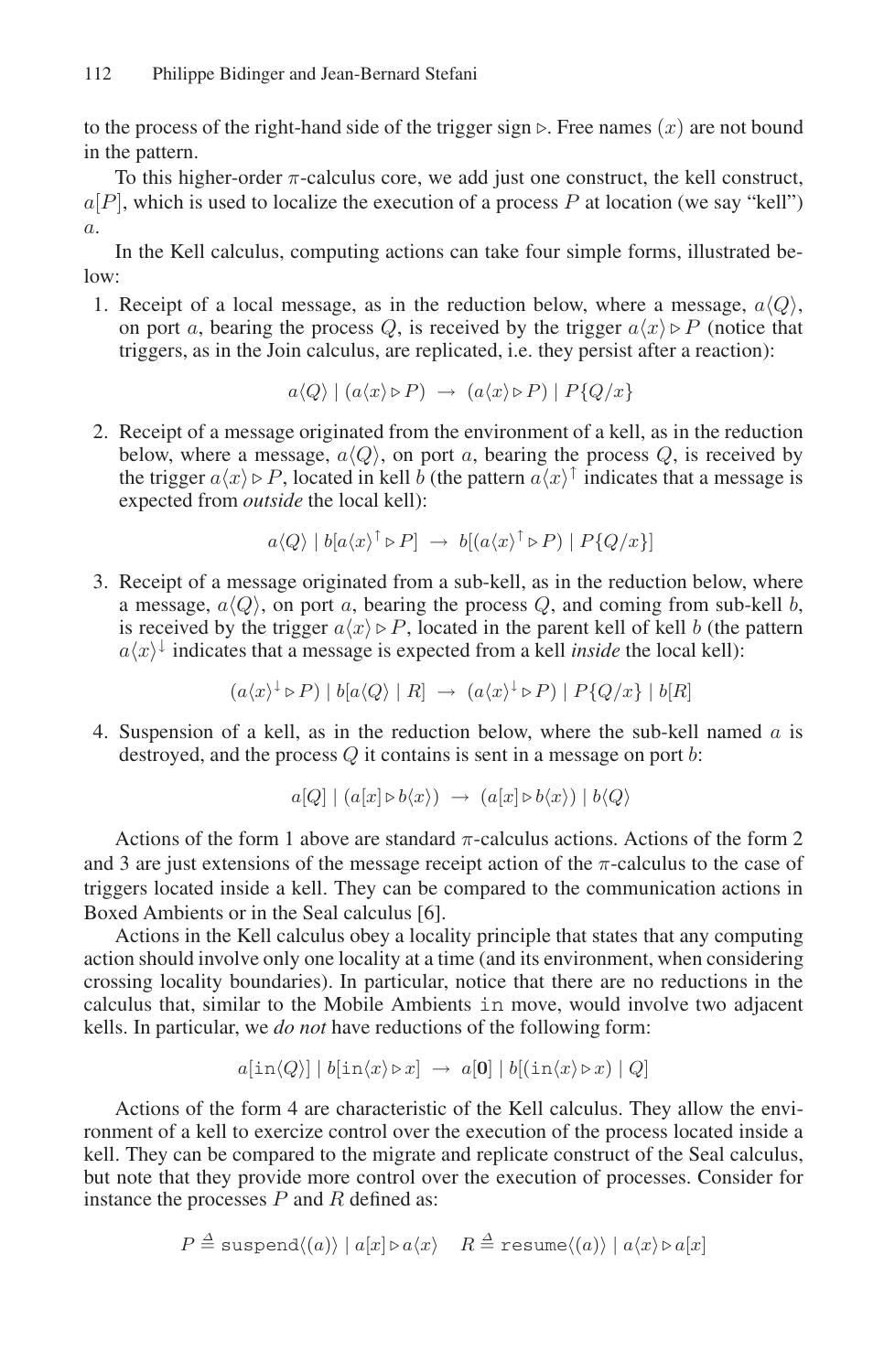We have the following reductions:

$$
\begin{aligned} \texttt{resume}(a) \mid \texttt{suspend}(a) \mid P \mid R \mid a[Q] &\rightarrow \texttt{resume}\langle a \rangle \mid P \mid R \mid a\langle Q \rangle \\ &\rightarrow P \mid R \mid a[Q] \end{aligned}
$$

In this example, the environment of kell  $\alpha$  first suspends its execution (there is no evaluation under a  $a\langle \cdot \rangle$  context), and then resumes it (processes can execute under a  $a[.]$ context).

The higher-order nature of the calculus, together with the above control capability, allows the definition of different forms of programmable "membranes" around kells. For instance, a membrane around  $a[K]$  can take the form:  $c[M(a) | a[K]]$ , in which case its behavior is defined by the process  $M(a)$ . Here are some simple examples of membranes (we assume that all messages *to* kell a have the form  $rcv\langle a, op, args\rangle$  and that all messages *from* kell a have the form  $\text{snd}\langle b, op, args \rangle$ :

**Transparent Membrane.** This is a membrane that does nothing (it just allows messages destined to, or emitted by,  $a$  to be transmitted without any control):

 $M_{trans} \triangleq (\texttt{rcv} \langle (a), b, x \rangle^\uparrow \triangleright \texttt{rcv} \langle a, b, x \rangle) \mid (\texttt{snd} \langle b, c, x \rangle^\downarrow \triangleright \texttt{snd} \langle b, c, x \rangle)$ 

**Intercepting Membrane.** This is a membrane that triggers behaviour  $P(x)$  when a message  $a\langle x \rangle$  seeks to enter kell a, and behaviour  $Q(b, y)$  when a message m $\langle b, y \rangle$ seeks to leave kell  $\alpha$ . Notice how this allows the definition of wrappers with pre and post-handling of messages:

 $M_{int} \stackrel{\Delta}{=} \left( \text{rcv} \langle (a), b, x \rangle^\uparrow \, \triangleright \, \text{Pre} \langle b, x \rangle \right) \, | \, \left( \text{snd} \langle b, c, x \rangle^\downarrow \, \triangleright \, \text{Post} \langle b, c, x \rangle \right)$ 

**Migration Membrane.** This is a membrane that allows new processes to enter kell a via the enter operation, and allows kell  $\alpha$  to move to a different kell  $\beta$  via the go operation. Compare these operations with the asynchronous Ambient migration primitives enter and move given in Section 1, and the go primitive of the Distributed Join calculus:

$$
M_{mig} \stackrel{\Delta}{=} M_{trans} \mid (\text{rcv} \langle (a), (\text{enter}), x \rangle^{\uparrow} \triangleright (a[y] \triangleright a[x \mid y]) )
$$

$$
| (\text{go} \langle b \rangle^{\downarrow} \triangleright (a[y] \triangleright \text{snd} \langle b, \text{enter}, a[y] \rangle ) )
$$

**Membrane with Fail-Stop Failures.** This is a membrane that allows to stop the execution of locality  $\alpha$  (simulating a failure in a fail-stop model), and that implements a simple failure detector via the ping operation. Compare these operations with the  $\pi_{1l}$ -calculus [1], or the Distributed Join calculus, model of failures:

$$
M_{fails} \triangleq \nu c \ f. M_{trans} \mid c \mid (stop \langle (a) \rangle^{\dagger} \mid c \rhd (a[y] \rhd f))
$$

$$
\mid (rcv \langle (a), (ping), r \rangle^{\dagger} \mid c \rhd snd \langle r, up, a \rangle)
$$

$$
\mid (rcv \langle (a), (ping), r \rangle^{\dagger} \mid f \rhd snd \langle r, down, a \rangle)
$$

**Membrane with Fail-Stop Failures and Recovery.** This is a membrane that extends the previous one with the possibility of recovery:

$$
M_{failr} \stackrel{\Delta}{=} \nu c \ f.M_{trans} \mid c \mid (\text{stop} \langle (a) \rangle^{\uparrow} \mid c \rhd (a[y] \rhd f \langle y \rangle))
$$
  
\n
$$
\mid (\text{rcv} \langle (a), (\text{ping}), r \rangle^{\uparrow} \mid c \rhd \text{snd} \langle r, \text{up}, a \rangle)
$$
  
\n
$$
\mid (\text{rcv} \langle (a), (\text{ping}), r \rangle^{\uparrow} \mid f \langle y \rangle \rhd \text{snd} \langle r, \text{down}, a \rangle)
$$
  
\n
$$
\mid (\text{rcv} \langle (a), (\text{recover}), r \rangle^{\uparrow} \mid f \langle y \rangle \rhd a[y] \mid c \mid \text{snd} \langle r, \text{rcvd}, a \rangle)
$$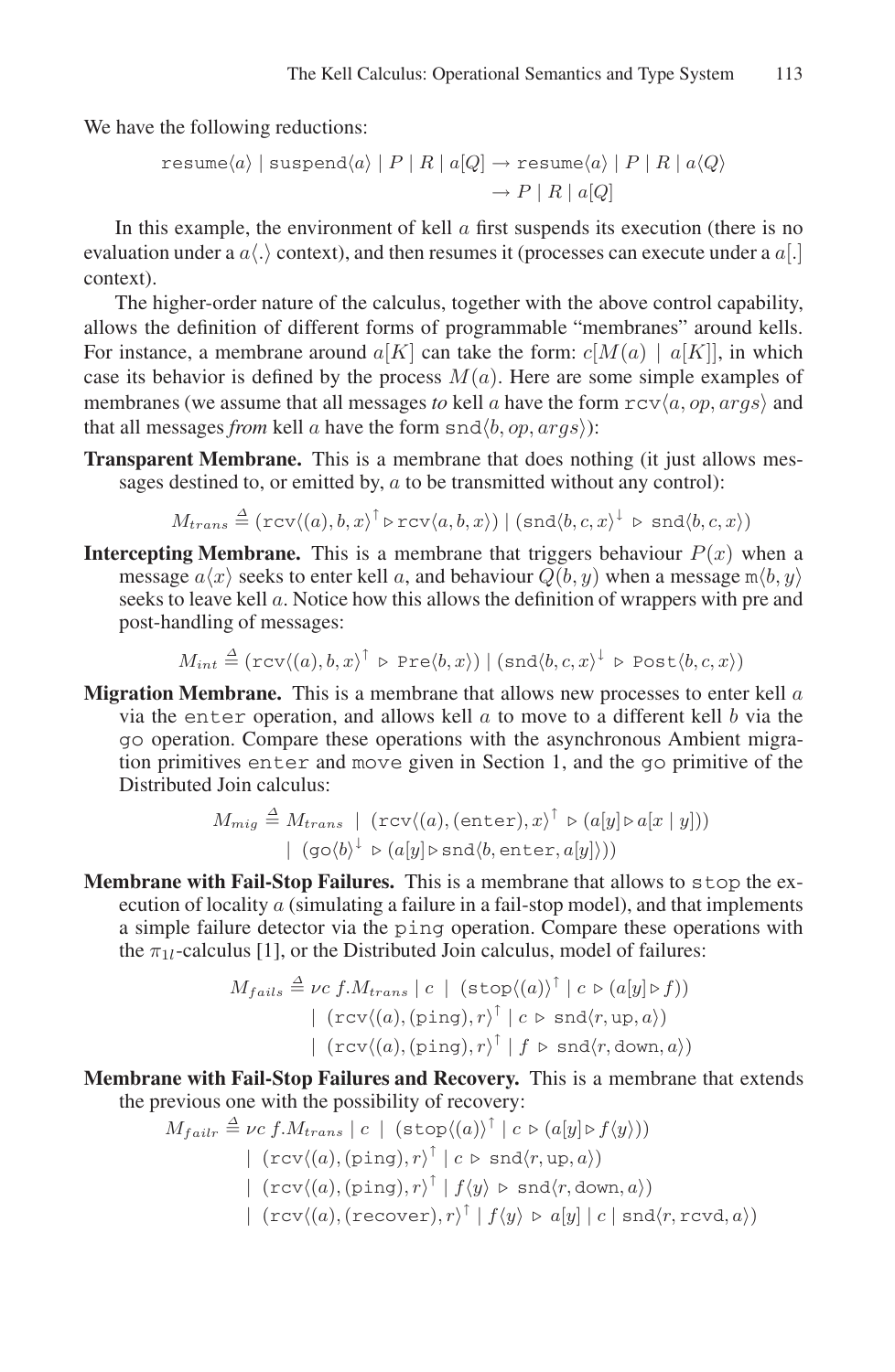## **3 The Kell Calculus: Syntax and Operational Semantics**

#### **3.1 Syntax**

The syntax of the Kell calculus, together with the syntax of evaluation contexts, is given below:

> $P ::= \mathbf{0} \mid x \mid \xi \triangleright P \mid \nu a.P \mid P \mid P \mid a[P] \mid a\langle \widetilde{P} \rangle$  $\xi ::= \bot \ \mid \ J \ \mid \ J \mid a[x]$  $J ::= a \langle \widetilde{u} \rangle^* \quad | \quad J \mid J$  $u ::= x \mid (x)$ ∗ ::= − |↑|↓  $\mathbf{E} ::= \cdot \mid \nu a.\mathbf{E} \mid a[\mathbf{E}] \mid P | \mathbf{E}$

Filling the hole  $\cdot$  in an evaluation context **E** with a Kell calculus term Q results in a Kell calculus term noted  $\mathbf{E}\{Q\}$ .

We assume an infinite set  $N$  of *names*. We let  $a, b, x, y$  and their decorated variants range over N. Note that names in the kell calculus act both as name constants and as (name or process) variables. We use V to denote finite vectors  $(V_1, \ldots, V_a)$ . Abusing the notation, we equate  $\tilde{V} = (V_1, \ldots, V_n)$  with the word  $V_1 \ldots V_n$  and the set  ${V_1, \ldots, V_n}$ . We note  $|\widetilde{V}|$  the length n of a vector  $\widetilde{V} = (V_1, \ldots, V_n)$ .

Terms in the Kell calculus grammar are called *processes*. We note K the set of Kell calculus processes. We let  $P$ ,  $Q$ ,  $R$ ,  $S$ ,  $T$  and their decorated variants range over processes. We call *message* a process of the form  $a(\tilde{P})$ . We let M, N and their decorated variants range over messages and parallel composition of messages. We abbreviate  $a$  a message of the form  $a\langle\rangle$  (i.e. a message with an empty vector of arguments). We call *kell* a process of the form  $a[P]$ . The name a in a kell  $a[P]$  is called the name of the kell. In a kell of the form  $a[\ldots | a_j P_j] | \ldots | Q_k | \ldots$  we call *subkells* the processes  $a_j [P_j]$ . We call *trigger* a process of the form  $\xi \triangleright P$ , where  $\xi$  is a *receipt pattern* (or *pattern*, for short). A pattern can be a *join pattern* J, or a *control pattern* of the form  $J | a[x]$ , in which the join pattern J may be empty (i.e.  $J = \perp$ ). The empty join pattern,  $\perp$ , cannot match any message. We note  $a\langle \tilde{u} \rangle$  for  $a\langle \tilde{u} \rangle$  -.

In a term  $\varphi a.P$ , the scope extends as far to the right as possible. In a term  $\xi \triangleright P$ , the scope of  $\triangleright$  extends as far to the left and to the right as possible. Thus,  $a\langle c \rangle \mid b[y] \triangleright P \mid$ Q stands for  $(a\langle c \rangle \mid b\{y\}) \triangleright (P \mid Q)$ . We use standard abbreviations from the the  $\pi$ calculus:  $va_1 \nldots a_q \nvert P$  for  $va_1 \ldots va_q \nvert P$ , or  $v \tilde{a} \cdot P$  if  $\tilde{a} = (a_1 \ldots a_q)$ . By convention, calculus:  $\nu a_1 \dots a_q$ . P for  $\nu a_1 \dots \nu a_q$ . P, or  $\nu a$ . P if  $a = (a_1 \dots a_q)$ .<br>if the name vector  $\widetilde{a}$  is empty, then  $\nu \widetilde{a}$ .  $P \triangleq P$ . We also note  $\prod$  $\prod_{i\in I} P_i, I = \{1,\ldots,n\}$ the parallel composition  $(P_1 | (\dots (P_{n-1} | P_n) \dots))$ . By convention, if  $I = \emptyset$ , then  $\prod_{i\in I} P_i \stackrel{\Delta}{=} 0.$ 

A pattern  $\xi$  acts as a binder in the calculus. All names x that do not occur within parenthesis () in a pattern ξ are bound by the pattern. We call *pattern variables* (or *variables*, for short) such bound names in a pattern. Variables occurring in a pattern are supposed to be linear, i.e. there is only one occurrence of each variable in a given pattern. Names occurring in a pattern ξ under parenthesis (i.e. occurrences of the form  $(x)$  in  $\xi$ ) are *not* bound in the pattern. We call free pattern names (or free names, for short), names occurring under () in a pattern. The other binder in the calculus is the  $\nu$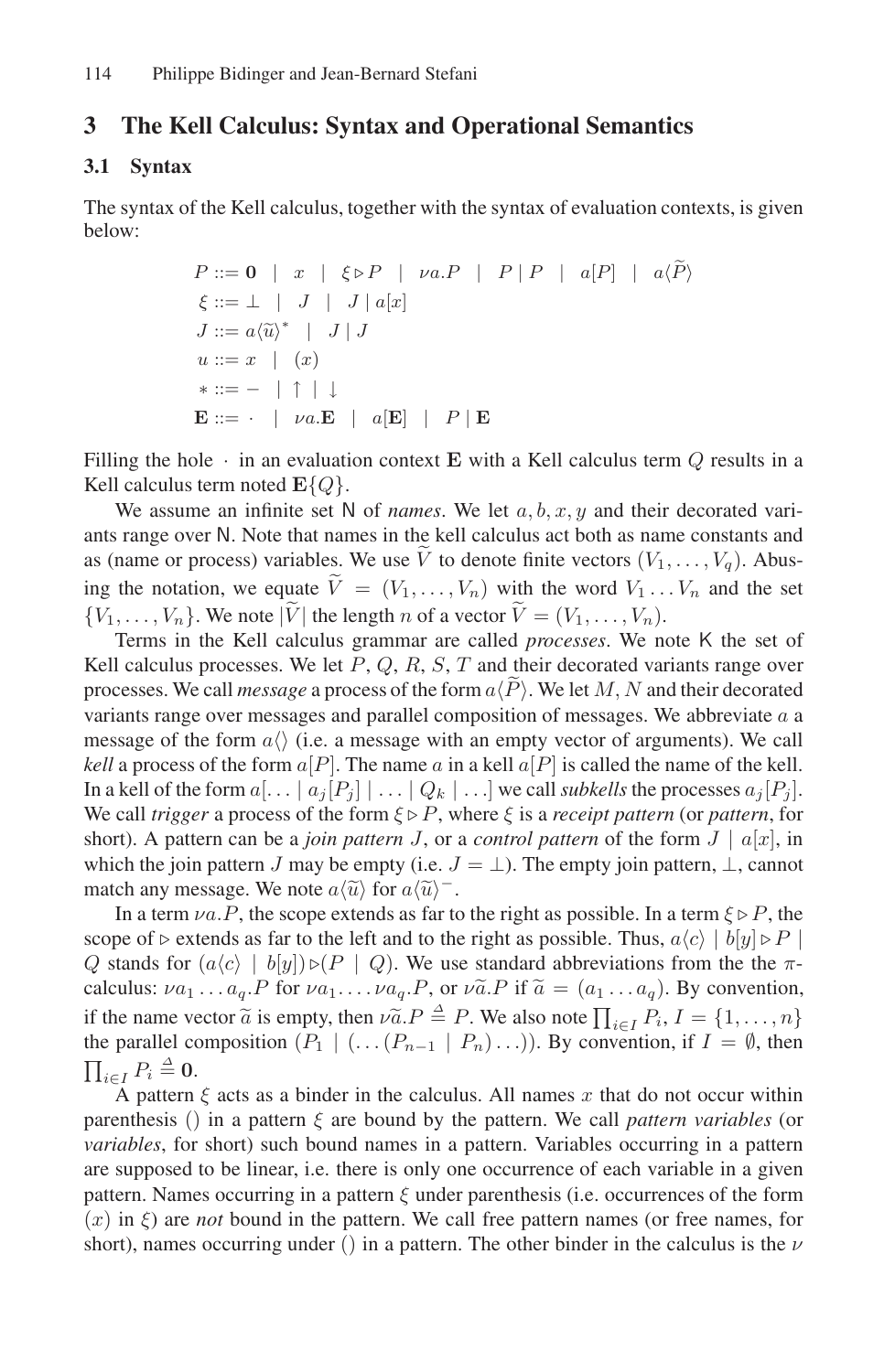operator, which corresponds to the restriction operator of the  $\pi$ -calculus. Free names  $(f_n)$ , receiver names  $(r_n)$ , bound pattern variables  $(b_n)$  and free pattern names  $(m_n)$ are defined below:

 $fn(0) = \emptyset$  fn(x) = {x}  $fn(\nu x.P) = fn(P) \setminus \{x\}$  fn(P | Q) = fn(P) ∪ fn(Q)  $fn(x[P]) = fn(P) \cup \{x\}$  fn(J) = rn(J) ∪ mn(J)  $\operatorname{fn}(J \triangleright P) = (\operatorname{fn}(P) \setminus \operatorname{bn}(J)) \cup \operatorname{fn}(J)$  $\text{fn}(x \langle P_1,\ldots,P_n \rangle) = \text{fn}(P_1) \cup \ldots \cup \text{fn}(P_n) \cup \{x\}$  $fn(J | y|x] \triangleright P) = (fn(P) \setminus bn(J) \setminus \{x\}) \cup \{y\} \cup fn(J)$  $rn(a\langle \tilde{u}\rangle) = a$  $\widetilde{u}\rangle = a$   $\text{rn}(J | J') = \text{rn}(J) \cup \text{rn}(J')$  $bn(a\langle \widetilde{u} \rangle) = N \cap \widetilde{u}$  bn $(J \mid J'$  $) = \text{bn}(J) \cup \text{bn}(J')$  $\text{mm}(a\langle \tilde{u}\rangle) = \{x \in \mathbb{N} \mid (x) \in \tilde{u}\}\ \text{mm}(J \mid J') = \text{mm}(J) \cup \text{mm}(J')$ 

We call *substitution* a function  $\theta : N \to N \oplus K$  from names to names and Kell calculus processes that is the identity except on a finite set of names. We write  $P\theta$  the image under the substitution  $\theta$  of process P. We note  $\Theta$  the set of substitutions, and supp the support of a substitution (i.e.  $supp(\theta) = \{i \in \mathbb{N} \mid \theta(i) \neq i\}$ ).

Let J be a join pattern, and  $\theta$  be a substitution such that bn(J)  $\subseteq$  supp( $\theta$ ). We define the image  $J\theta$  of J under substitution  $\theta$  as  $c_j(J)\theta$ , where  $c_j$  is the function defined inductively as:

$$
c j(a) = a \qquad c j((a)) = a \qquad c j(\bot) = 0
$$
  
\n
$$
c j(a\langle \tilde{w} \rangle) = a\langle \tilde{c} j(\tilde{w}) \rangle
$$
  
\n
$$
c j(a\langle \tilde{w} \rangle^{\dagger}) = a\langle \tilde{c} j(\tilde{w}) \rangle
$$
  
\n
$$
c j(a\langle \tilde{w} \rangle^{\dagger}) = a\langle \tilde{c} j(\tilde{w}) \rangle
$$
  
\n
$$
c j(J | J') = c j(J) | c j(J')
$$

We note  $P =_{\alpha} Q$  when two terms P and Q are  $\alpha$ -convertible.

Formally, with the syntax presented, the reduction rules in section 3.2 could yield terms of the form  $P[Q]$ , which are not legal Kell calculus terms (i.e. the syntax does not distinguish between names playing the role of name variables, and names playing the role of process variables). The type system presented in Section 4 rules out such illegal terms.

#### **3.2 Reduction Semantics**

The operational semantics of the Kell calculus is defined in the CHAM style [2], via a structural equivalence relation and a reduction relation. The structural equivalence  $\equiv$  is the smallest equivalence relation that verifies the rules in Figure 1 and that makes the parallel operator | associative and commutative, with **0** as a neutral element.

Notice that we do not have structural equivalence rules that deal with scope extrusion beyond a kell boundary (i.e we do not have the Mobile Ambient rule  $a[\nu b.P] \equiv$  $\nu b.a[P]$ , provided  $b \neq a$ ). As in the Seal calculus, this is to avoid phenomena as illustrated below:

$$
(a[x]\triangleright x \mid x) \mid a[\nu b.P] \rightarrow (\nu b.P) \mid (\nu b.P) \quad (a[x]\triangleright x \mid x) \mid \nu b.a[P] \rightarrow \nu b.P \mid P
$$

The reduction relation  $\rightarrow$  is the smallest binary relation on K<sup>2</sup> that satisfies the rules given in Figure 2, where we assume that  $bn(J) = \text{supp}(\theta)$ . Some comments are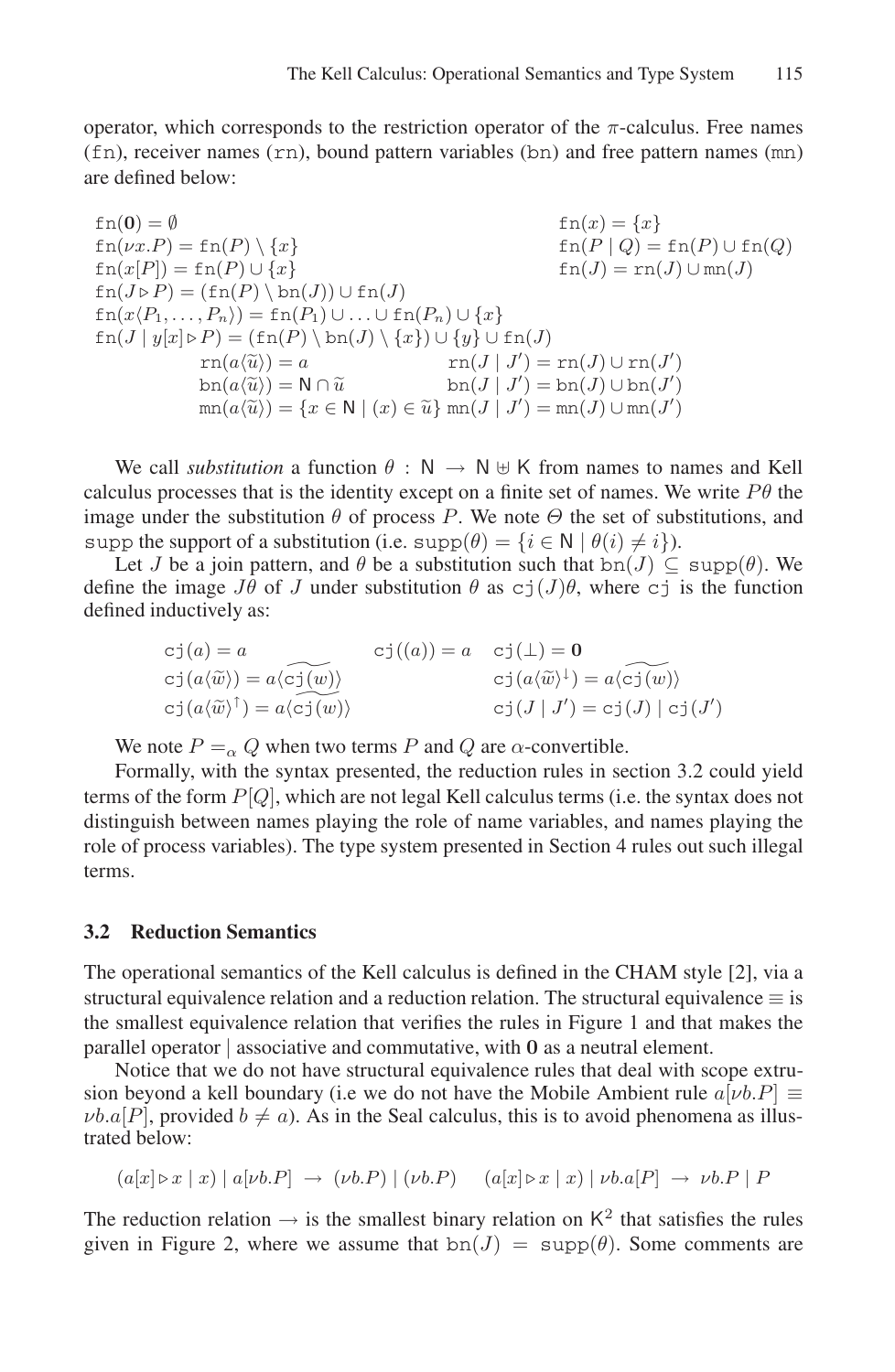$$
\nu a.0 \equiv 0 \text{ [S.NU.NIL]} \qquad \qquad \nu a. \nu b. P \equiv \nu b. \nu a. P \text{ [S.NU.COMM]}
$$

$$
\frac{a \notin \text{fn}(Q)}{(\nu a.P) \mid Q \equiv \nu a.P \mid Q} \text{ [S.NU.PAR]} \qquad \frac{P =_{\alpha} Q}{P \equiv Q} \text{ [S.\alpha]} \qquad \frac{P \equiv Q}{\mathbf{E}\{P\} \equiv \mathbf{E}\{Q\}} \text{ [S.CONTEXT]}
$$

**Fig. 1.** Structural equivalence.

$$
J = J_1 | J_2 \t J_1 = \prod_{j \in J} a_j \langle \tilde{w}_j \rangle^{\dagger} \neq \bot \t \text{fn}(J_1 \theta) \cap \tilde{c} = \emptyset
$$
  
\n
$$
\frac{J_1 \theta | b[\nu \tilde{c}.R | J_2 \theta | (J \triangleright Q)] \rightarrow b[\nu \tilde{c}.R | Q\theta | (J \triangleright Q)]}{\tilde{d} = \tilde{c} \setminus \tilde{e} \tilde{e} = \tilde{c} \cap \text{fn}(J_1 \theta)}
$$
  
\n
$$
\tilde{d} = \tilde{c} \setminus \tilde{e} \tilde{e} = \tilde{c} \cap \text{fn}(J_1 \theta)
$$
  
\n
$$
\tilde{e} \cap \text{fn}(J \triangleright Q, J_2 \theta, b) = \emptyset \t J = J_1 | J_2 \t J_1 = \prod_{j \in J} a_j \langle \tilde{w}_j \rangle^{\dagger} \neq \bot
$$
  
\n
$$
J_2 \theta | (J \triangleright Q) | b[\nu \tilde{c}.R | J_1 \theta] \rightarrow \nu \tilde{e}.Q\theta | (J \triangleright Q) | b[\nu \tilde{d}.R]
$$
  
\n
$$
J\theta | a[P] | (J | a[x] \triangleright Q) \rightarrow Q\theta \{P/x\} | (J | a[x] \triangleright Q) [R.PASS]
$$
  
\n
$$
\frac{J \neq \bot}{J\theta | (J \triangleright Q) \rightarrow Q\theta | (J \triangleright Q)} [R.LocAL] \t \frac{P \rightarrow Q}{E\{P\} \rightarrow E\{Q\}} [R.CONTEXT]
$$
  
\n
$$
\frac{P' \equiv P \t P \rightarrow Q \t Q \equiv Q'}{P' \rightarrow Q'} [R.STRYUT]
$$

**Fig. 2.** Reduction Relation.

in order. Rules R.IN an R.OUT take into account the presence of restrictions inside kells, since restricted names cannot be automatically extruded out of kells through the structural equivalence. Rule R.OUT explicitly extrudes restricted names that are communicated outside a kell boundary. Note that names that are not communicated are not extruded. Rules R.IN and R.OUT govern the crossing of kell boundaries. Note that only messages may cross a kell boundary. In rule R.IN, a trigger receives messages from the local environment as well as from the outside of the enclosing kell. In rule R.OUT, a trigger receives messages from the local environment as well as from a subkell. Rule R.PASS allows the passivation of a subkell, possibly upon receipt of messages from the local environment. In rules R.IN and R.OUT, note that the join pattern  $J_2$  may be empty. Likewise, in rule R.PASS, the join pattern J may be empty.

### **4 Type System**

As pointed out in the introduction, the unicity of kell names is an important property to enforce in order to ensure an efficient implementation of the calculus. For instance, a kell a modelling a computing site interconnected via a wide-area network such as the Internet would have triggers of the form  $r c v \langle (a), (b), \tilde{x} \rangle \mid \ldots \triangleright P$  with a corresponding e.g. to a wide-area network address. In this setting, the name  $a$  must be unique, at least within the context of the enclosing environment (which models the behavior of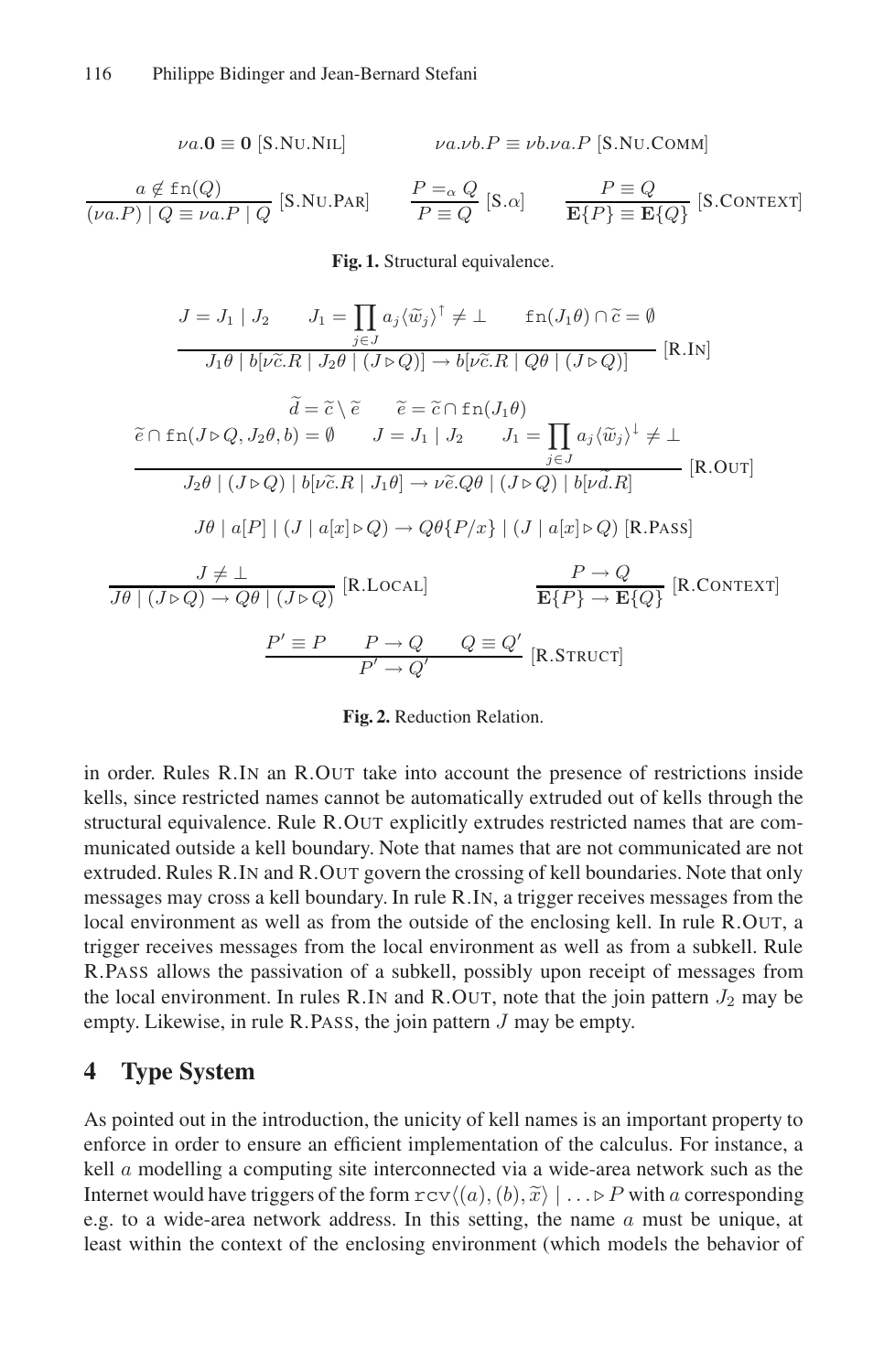the network). Enforcing the unicity of kell names, however, is difficult in presence of higher-order communication and kell passivation. For instance, assume that a trigger twice $\langle x \rangle \triangleright x \mid x$  is defined. Then a trigger of the form  $a[x] \triangleright$  twice $\langle a[x] \rangle$  would lead to the illicit duplication of kell  $a$ .

We present in this section a type system for the kell calculus that enforces the unicity of kell names. More precisely, the type system enforces the unicity of *active* kells. A kell  $a[Q]$  is said to be active in P (and P is said to contain the active kell a) if  $P = \mathbf{E}\{a[Q]\}\$ and  $a[Q]$  is not under a scope restriction for a. The general idea, borrowed from the Mcalculus type system, is to define the type of a process P as a multiset  $\Delta$  that represents an upper bound on the multiset of names of kells that may be or may become active in P. Intuitively, a process will therefore be well-typed if its type  $\Delta$  ends up being a set.

The syntax of types is given below:

$$
\begin{array}{lcl} \sigma ::= \text{kel1}(w)_{\Delta \to \Delta'} & | \quad \langle \tilde{\sigma} \rangle_{\Delta} & | \quad \langle \tilde{\sigma} \rangle_{\Delta}^+ & | \quad \Delta \\ \varDelta ::= \emptyset & | \quad \rho & | \quad \delta & | \quad a & | \quad \Delta, \ \Delta \\ w ::= a & | \quad \delta & | \quad \emptyset \\ s ::= \forall \tilde{\rho} \tilde{\delta}. \sigma \end{array}
$$

A type  $\sigma$  can be a *process type*  $\Delta$ , a *kell name type* kell $(u)_{\Delta\rightarrow\Delta'}$ , a *channel type*  $\langle \tilde{\sigma} \rangle_{\Delta}$ , or a *sendable channel type*  $\langle \tilde{\sigma} \rangle_{\Delta}^+$ . A channel of type  $\langle \tilde{\sigma} \rangle_{\Delta}^-$  can receive messages with arguments of types  $\tilde{\sigma}$ , and the receipt of messages on this channel leads to the creation of kells with names in  $\Delta$ . A sendable channel type types a receiver variable that can be instantiated to a just received name. We note  $\langle \tilde{\sigma} \rangle_{\Delta}^{(+)}$  to denote a type that can be a channel type  $\langle \widetilde{\sigma} \rangle_{\Delta}$  or a sendable channel type  $\langle \widetilde{\sigma} \rangle^+_{\Delta}$ .

An active kell name  $a$ , which hosts subkells whose names are in  $\Delta$ , and whose passivation leads to the creation of kells whose names are in  $\Delta'$ , has type kell $(a)_{\Delta\to\Delta'}$ . This is because a kell name can be used both as the name of an active kell and as the name of a special channel used to passivate the kell of the same name (via rule R.PASS). Since kell names are also variables, one must allow name type variables  $\delta$  as argument of kell name types. No kell name may have type kell $(\emptyset)_{\Delta \to \Delta'}$  (these types are introduced for technical reasons).

We use  $\forall \widetilde{\rho} \widetilde{\delta} \cdot \sigma$  to denote a type scheme in which name type variables  $\widetilde{\delta}$  and multiset variables  $\tilde{\rho}$  are generalized. To define the type system, we consider an extended syntax for the calculus where new names are annotated with their type scheme. Thus we write  $\nu a$  : s. P instead of  $\nu a$ . P, where s is a type scheme. The notion of free names is modified to take into account the new syntax:  $\text{fn}(v\gamma : s.P) = \text{fn}(P, s) \setminus \{y\}$ . The structural congruence rules S.NU.NIL, S.NU.COMM and S.NU.PAR are modified thus:

S.NU.NIL 
$$
\nu a : s.0 \equiv 0
$$
\nS.NU.COMM  $\nu a : s.\nu b : s'.P \equiv \nu b : s'.\nu a : s.P$  if  $a \notin \text{fn}(s')$  and  $b \notin \text{fn}(s)$ \nS.NU.PAR  $\nu a : s.P \mid Q \equiv (\nu a : s.P) \mid Q$  if  $a \notin \text{fn}(Q)$ 

Multisets  $\Delta$  can include names a, name type variables  $\delta$ , and multiset variables  $\rho$ . We use several operations on multisets. Relation  $\subseteq$  is the standard multiset inclusion.  $\Delta, \Delta'$ is the union of multisets  $\Delta$  and  $\Delta'$ . Multiset  $\Delta \setminus a$  is the multiset  $\Delta$  minus a single occurrence of name a.  $\Delta \sqcup \Delta'$  is the smallest multiset (in terms of inclusion) that contains both  $\Delta$  and  $\Delta'$ .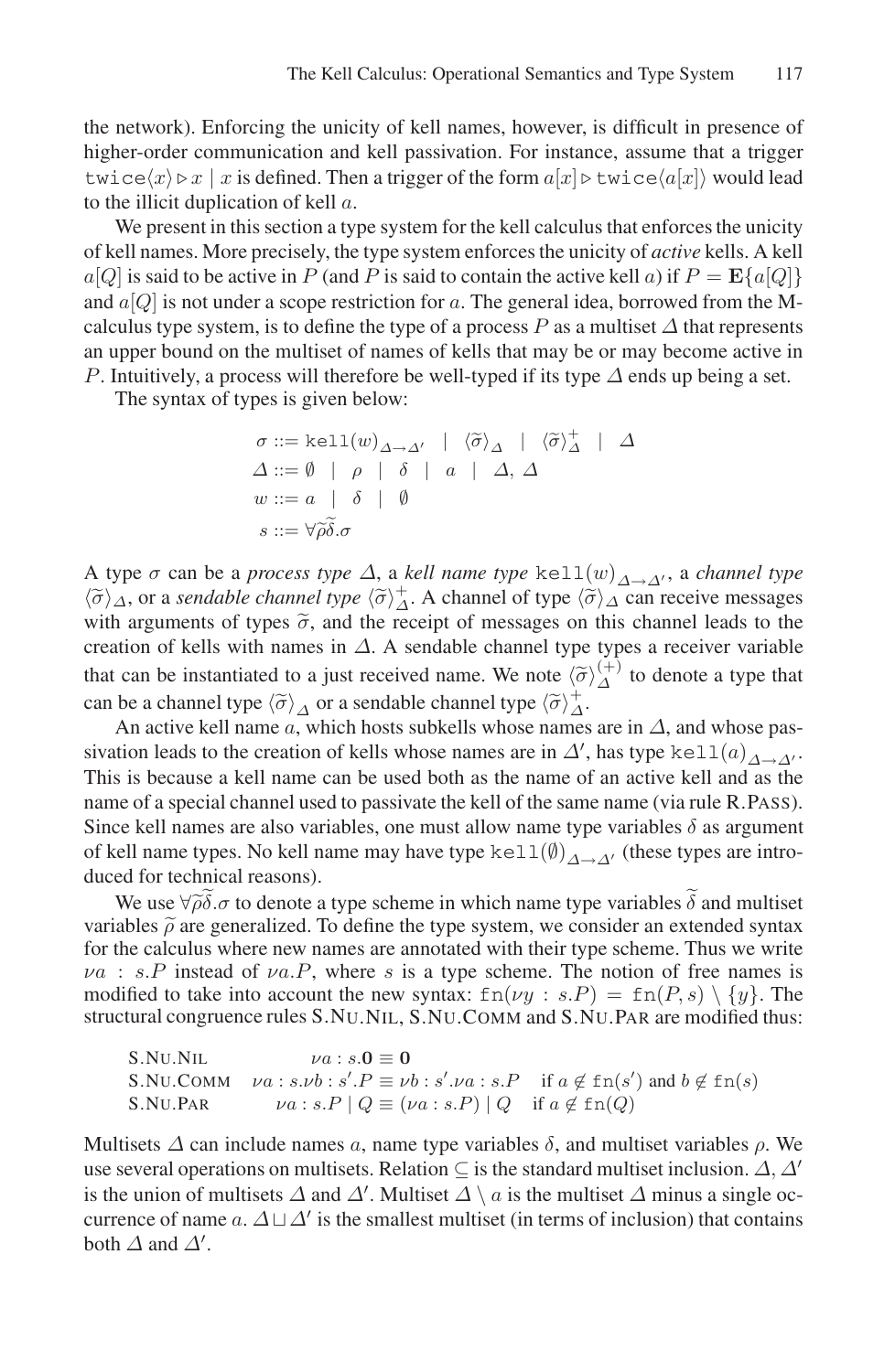We define the subtyping relation  $\leq$  (where  $\tilde{\sigma}$  and  $\tilde{\sigma'}$  are vectors of the same length  $n$ ), which is the smallest reflexive relation obeying the rules below:

$$
\Delta \leq \Delta' \Leftarrow \Delta \subseteq \Delta'
$$

$$
\langle \tilde{\sigma} \rangle_{\Delta} \leq \langle \tilde{\sigma'} \rangle_{\Delta'} \Leftarrow \forall i \in \{1, ..., n\}, \sigma'_i \leq \sigma_i \ \land \ \Delta \subseteq \Delta'
$$

$$
\langle \tilde{\sigma} \rangle_{\Delta}^+ \leq \langle \tilde{\sigma'} \rangle_{\Delta'} \Leftarrow \forall i \in \{1, ..., n\}, \sigma'_i \leq \sigma_i \ \land \ \Delta \subseteq \Delta'
$$

$$
\text{kerl}(w_1)_{\Delta_1 \to \Delta_2} \leq \text{kerl}(w_2)_{\Delta'_1 \to \Delta'_2} \Leftarrow w_1 = w_2 \ \land \ \Delta'_1 \subseteq \Delta_1 \ \land \ \Delta_2 \subseteq \Delta'_2
$$

The intuition behind the subtyping relation is that it is safe (with respect to the unicity of kell names) to replace a process with a process that contains fewer active kells.

We use  $\Gamma$  and its decorated variants to denote type environments, i.e. finite mappings between names and type schemes. We define the set of free names and of free type variables below:

| $\text{fn}(\emptyset) = \emptyset$                                                                                                                                                              | $f(v(\emptyset)) = \emptyset$                                                                                                                                                                                                                                        |
|-------------------------------------------------------------------------------------------------------------------------------------------------------------------------------------------------|----------------------------------------------------------------------------------------------------------------------------------------------------------------------------------------------------------------------------------------------------------------------|
| $\operatorname{fn}(\rho) = \emptyset$                                                                                                                                                           | $\text{fv}(\rho) = \{\rho\}$                                                                                                                                                                                                                                         |
| $\text{fn}(\delta) = \emptyset$                                                                                                                                                                 | $\operatorname{fv}(\delta) = \{\delta\}$                                                                                                                                                                                                                             |
| $fn(a) = a$                                                                                                                                                                                     | $f(v(a) = \emptyset)$                                                                                                                                                                                                                                                |
| $\operatorname{fn}(\Delta, \Delta') = \operatorname{fn}(\Delta) \cup \operatorname{fn}(\Delta')$                                                                                                | $\text{fv}(\Delta, \Delta') = \text{fv}(\Delta) \cup \text{fv}(\Delta')$                                                                                                                                                                                             |
| $\text{fn}(\text{ker1}(w)_{\Delta \to \Delta'}) = \text{fn}(w) \cup \text{fn}(\Delta, \Delta')$ $\text{fv}(\text{ker1}(w)_{\Delta \to \Delta'}) = \text{fv}(w) \cup \text{fv}(\Delta, \Delta')$ |                                                                                                                                                                                                                                                                      |
|                                                                                                                                                                                                 | $\text{fn}(\widetilde{\sigma})^{(+)}_{\Lambda}) = \text{fn}(\sigma_1) \cup \ldots \cup \text{fn}(\sigma_n) \cup \text{fn}(\Delta) \text{ fv}(\widetilde{\sigma})^{(+)}_{\Lambda}) = \text{tv}(\sigma_1) \cup \ldots \cup \text{fv}(\sigma_n) \cup \text{fv}(\Delta)$ |
| $\text{fn}(\forall \beta \cdot \sigma) = \text{fn}(\sigma)$                                                                                                                                     | $\operatorname{fv}(\forall \beta \sigma) = \operatorname{fv}(\sigma) \setminus \beta$                                                                                                                                                                                |
| $\text{fn}(\Gamma) = \bigcup_{x \in dom(\Gamma)} \text{fn}(\Gamma(x))$                                                                                                                          | $\text{fv}(\Gamma) = \bigcup_{x \in dom(\Gamma)} \text{fv}(\Gamma(x))$                                                                                                                                                                                               |

Type judgments take the following form:  $\Gamma \vdash P : \sigma$ , where  $\Gamma$  is an environment, P is a process, and  $\sigma$  is a type. The type system is defined by the rules in Figure 3. They make use of the Inst operator, that takes a type scheme and returns a type where the generalized name type variables and multiset variables have been instantiated to names and multisets, respectively. A type environment  $\Gamma$  is said to a be *good* if  $\text{fn}(\Gamma) = \{x \in \Gamma\}$  $dom(\Gamma) | \Gamma(x) = \forall \tilde{\beta}$ .kell $(x)_{\Delta \rightarrow \Delta'}$ .

The typing rules use auxiliary functions which we now define. To deal with sendable receivers, we introduce a partition of the set of names,  $N$ : we define a set  $V$  such that  $V \subseteq N$ . If  $a \in V$ , then a must be of type sendable. This is formalized in the definition of predicate Pred below. Assume that  $(a_i, \forall \widetilde{\beta}_i. \langle \sigma_i^{1..m_i} \rangle_{\Delta_i}) \in \Gamma$  and  $J = a_1 \langle u_{1j}^{1..m_1} \rangle$  $\dots \mid a_n \langle u^{1..m_n}_{nj} \rangle.$  We define the function Extract by:

$$
\text{Extract}(I,J)=\{x_{ij}:\sigma_{ij} \mid x_{ij} \in \text{bn}(J)\}
$$

We define the predicate Pred by:

$$
\text{Pred}(\Gamma, J) = \forall i, i' \in \{1..n\}.\forall j \in \{1..m_i\}.\forall j' \in \{1..m_{i'}\}
$$
\n
$$
(x_{ij}, x_{i'j'} \in mn(J) \land (x_{ij} = x_{i'j'})) \implies \sigma_{ij} = \sigma_{i'j'}
$$
\n
$$
\land \forall i \in \{1..n\}.\forall j \in \{1..m_i\}.\,x_{ij} \in mn(J) \implies (\sigma_{ij} \neq \Delta)
$$
\n
$$
\land \forall i \in \{1..n\}.\,fv(\Gamma) \cap \widetilde{\beta}_i = \emptyset
$$
\n
$$
\land \forall i, j \in \{1..n\}.\,i \neq j \implies \widetilde{\beta}_i \cap \widetilde{\beta}_j = \emptyset
$$
\n
$$
\land \forall x \in bn(J), x \in V
$$
\n
$$
\land a_i \in V \implies (a_i, \langle \sigma_i^{1..m_i} \rangle_{\Delta_i}^+) \in \Gamma
$$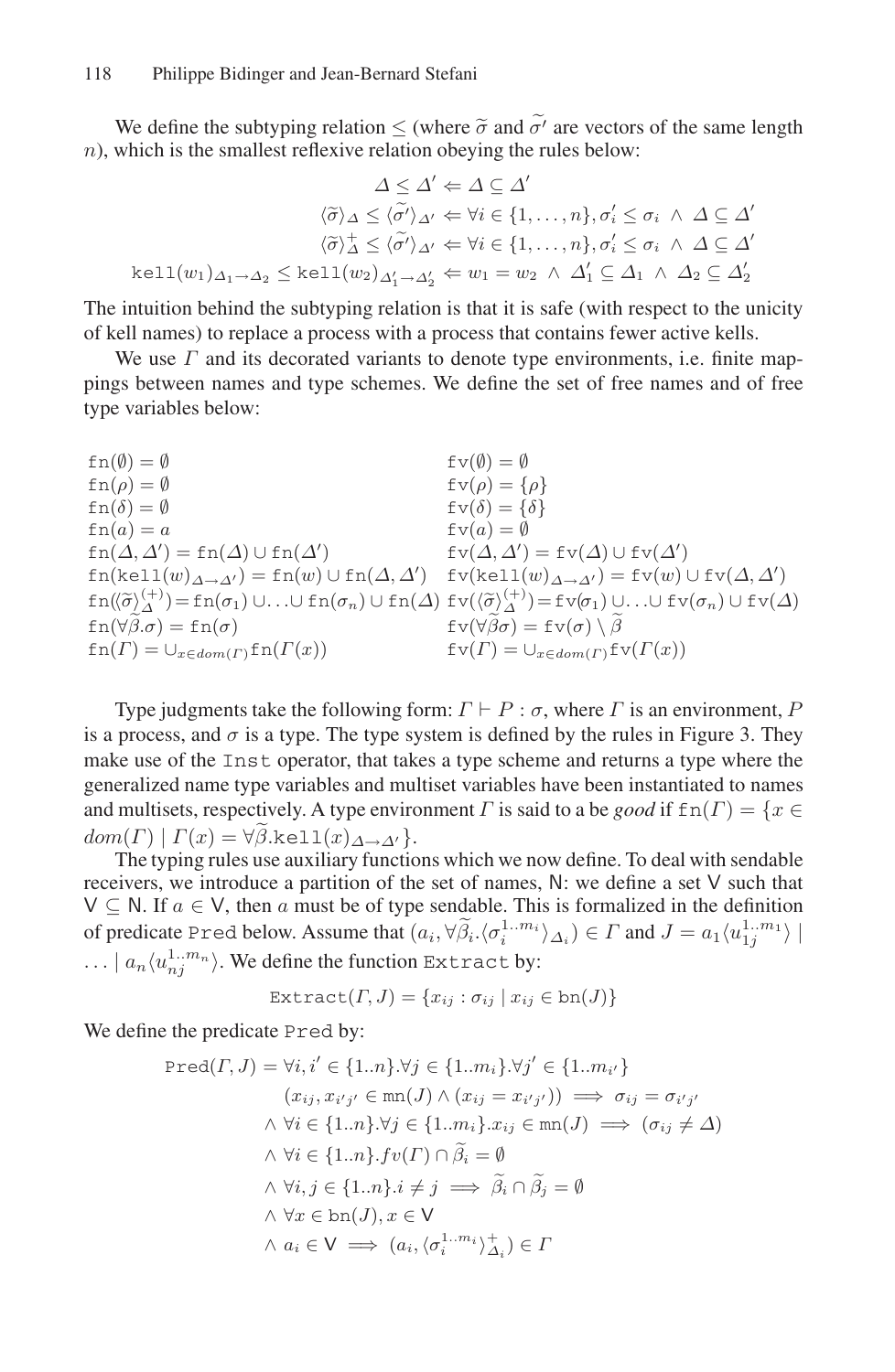$$
\frac{\Gamma \text{ good } (x, s = \forall \tilde{\beta}. \sigma) \in \Gamma, \quad \sigma \theta = \text{Inst}(s) \quad \text{fn}(ran(\theta)) \subseteq \text{fn}(I^{\prime})
$$
\n
$$
\frac{\Gamma \text{ good }} \Gamma \cdot \text{Null} \qquad \frac{\Gamma \vdash P_1 : \Delta_1 \quad \Gamma \vdash P_2 : \Delta_2}{\Gamma \vdash P_1 \mid P_2 : \Delta_1, \Delta_2} \text{ [T.PAR]}
$$
\n
$$
\frac{s}{\Gamma \vdash 0 : \emptyset} \text{ [T.NIL]} \qquad \frac{\Gamma \vdash P_1 : \Delta_1 \quad \Gamma \vdash P_2 : \Delta_2}{\Gamma \vdash P_1 \mid P_2 : \Delta_1, \Delta_2} \text{ [T.PAR]}
$$
\n
$$
s = \forall \tilde{\beta}. \text{Re11}(a)_{\rho \to \Delta'} \qquad \text{fn}(s) \subseteq \text{fn}(I^{\prime})
$$
\n
$$
\frac{\Gamma \vdash \nu r : s \cdot P : \Delta'}{\Gamma \vdash \nu r : s \cdot P : \Delta'} \qquad \text{fn}(s) \subseteq \text{fn}(I^{\prime}) \cup \{a\} \qquad a \notin \text{fn}(I^{\prime})
$$
\n
$$
\frac{\Gamma, a : s \vdash P : \Delta, \quad a \notin \Delta - a \quad \text{fn}(\Delta') \subseteq \text{fn}(I^{\prime}) \cup \{a\} \qquad a \notin \text{fn}(I^{\prime})}{\Gamma \vdash a : s \cdot P : \Delta - a} \qquad \frac{\Gamma \vdash P : \Delta_0 \quad \Gamma \vdash a : \text{kel1}(w)_{\Delta \to \Delta'} \quad \Delta_0 \leq \Delta}{\Gamma \vdash a(P) : (w, \Delta_0) \sqcup \Delta'} \text{ [T.KELL]}
$$
\n
$$
\frac{\Gamma \vdash a : (\tilde{\sigma})_{\Delta}^{(+)} \quad \Gamma \vdash P_i : \sigma_i' \quad \sigma_i' \leq \sigma_i}{\Gamma \vdash a(\tilde{P}) : \Delta} \text{ [T.MSG]}
$$
\n
$$
J = a_1 \langle u_{1j}^{1, m_1} \rangle^* \mid \dots \mid a_n \langle u_{nj}^{1, m_n} \rangle^*
$$
\n
$$
\Gamma' = \text{Extact}(I^{\prime}, J) \qquad \text{Pred}(I,
$$

**Fig. 3.** Typing rules.

 $P : \emptyset$  [T.TRIG.PASS]

Assume now that  $(a, \forall \widetilde{\beta}.\text{ReLU}(w)_{\Delta \to \Delta_0}) \in \Gamma$ . We define the predicate Pred' by:

 $\Gamma \vdash J \mid a[x] \triangleright P : \emptyset$ 

i

$$
\text{Pred}'(\Gamma, J, a) = \text{Pred}(\Gamma, J) \land (fv(\Gamma) \cap \widetilde{\beta} = \emptyset) \land (a \not\in \mathsf{V})
$$

Some comments on these typing rules are in order. In rule T.MSG, the type of channel a is in fact a type scheme. The condition  $\Gamma \vdash a : \langle \tilde{\sigma} \rangle_{\Delta}$  provides an instance of this type scheme. Rule T.MsG requires arguments  $P_i$  of a message on channel  $a$ to have types which are subtypes of the expected argument types. Because of rules T.TRIG.MSG and T.TRIG.PASS, a trigger always has type ∅ (a trigger does not exhibit any active kell). The premises in both rules deal with the two sorts of names in a join pattern (variables and free names). In the case of a free name  $a$  (which occurs as  $(a)$ ) in the pattern), one must ensure that it is identically typed in all of its occurrences (first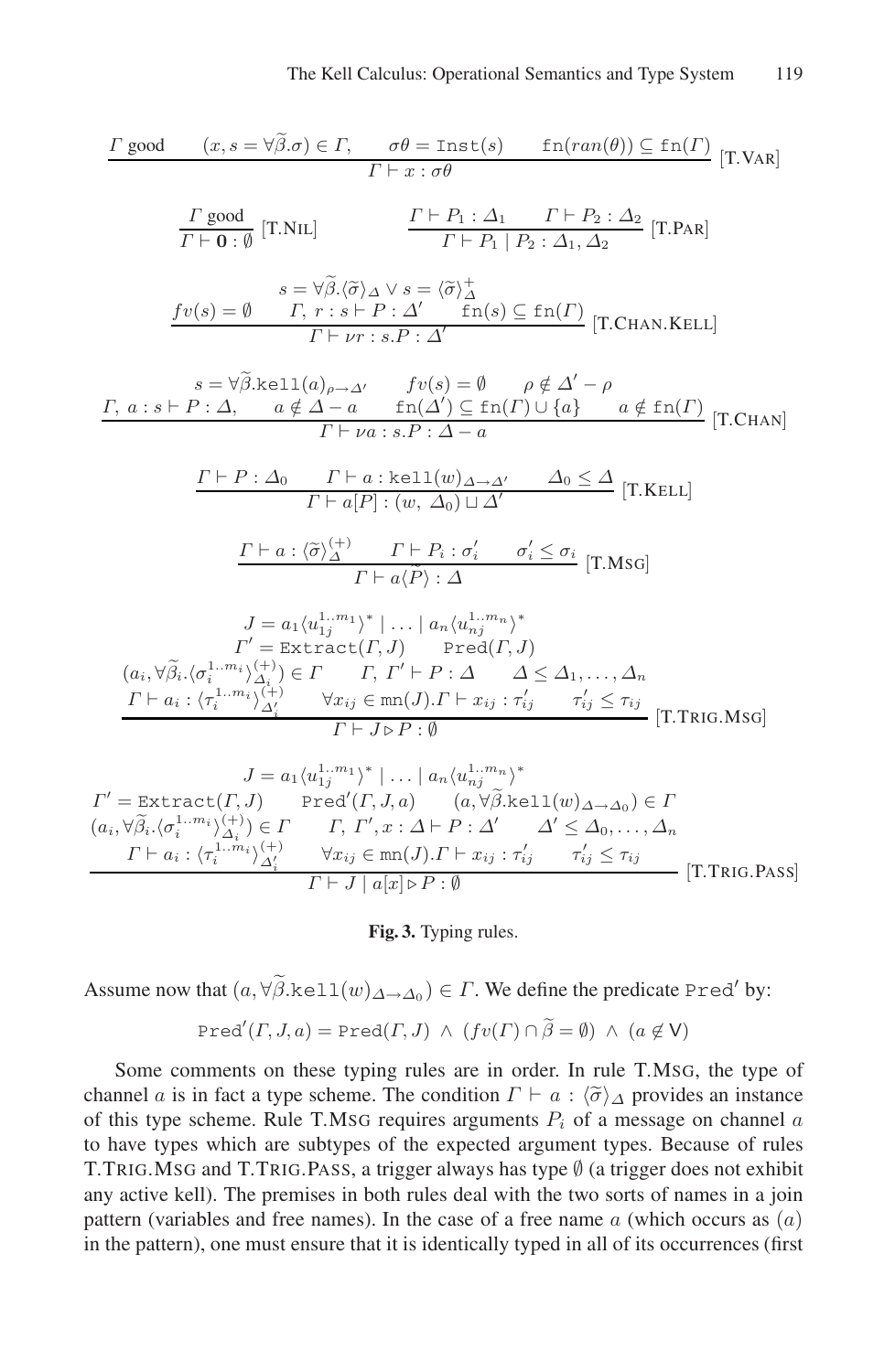clause in the definition of Pred), and that its type is not a process type (condition  $\sigma_{ij} \neq \Delta$  in the second clause of the definition of Pred). Note that the part of the premises that deals with free names is actually similar to the premises in rule T.MSG, since T.MSG only deals with free names and processes. Typing rules T.TRIG.MSG and T.TRIG.PASS may seem complex but they are in fact very close to the typing rule for Join calculus definitions: the guarded process is typed in an environment extended with formal parameters, and the result is checked to create fewer kells than advertised by the channel types. Every defined channel name that is a variable is checked to have a sendable channel type in the environment. The additional hypotheses check that the type schemes associated with channels (and the passivated kell name in T.TRIG.PASS) are consistent with the typing environment: no generalized variable may occur free in the environment, nor be shared by two channels (or a channel and the passivated kell name in T.TRIG.PASS).

The soundness of the type system is characterized by the following definitions and theorems, where a good type environment  $\Gamma$  is said to be *well-formed* if all pairs in  $\Gamma$ are of one of the following forms:  $x : \langle \tilde{\sigma} \rangle_A^+, x : \forall \tilde{\beta}. \langle \tilde{\sigma} \rangle_\Delta$ , or  $x : \forall \tilde{\beta}. \text{kerl}(x)_{\rho \to \Delta}$  with  $\rho \notin \Delta - \rho$ . A process P is said to have *failed* if  $P = \mathbf{E}{Q}$ , with Q containing two active localities bearing the same name. A process P is said to be *faulty* if  $P \rightarrow^* Q$ with Q failed.

**Theorem 1.** *If*  $\Gamma \vdash P : \sigma$  *with*  $\Gamma$  *well-formed, and*  $P \equiv Q$ *, then*  $\Gamma \vdash Q : \sigma$ *.* 

**Theorem 2 (Subject Reduction).** *If*  $\Gamma \vdash P : \sigma$  *with*  $\Gamma$  *well-formed, and*  $P \rightarrow Q$ *, then there exists*  $\sigma'$  *such that*  $\sigma' \leq \sigma$  *and*  $\Gamma \vdash Q : \sigma'.$ 

**Theorem 3 (Progress).** *If*  $\Gamma \vdash P : \Delta$  *with*  $\Gamma$  *well-formed, and*  $\Delta$  *is a set containing only kell names, then the process* P *is not faulty.*

We now discuss some features and limitations of the type system. Note first that, because of the constraint  $a \notin V$  in the definition of predicate Pred', an expression such as  $a\langle y\rangle \triangleright (y[x] \triangleright P)$  is not typable. In other terms, one cannot instantiate a kell name with a received name. Like the type system of the M-calculus defined in [14] from which it is inspired, our type system simulates dependent types using polymorphism and name type variables (type variables that represent kell names), since kell names may occur in types. Consider now some simple examples. The process  $(a\langle y \rangle > b[y]) | a\langle 0 \rangle | a\langle 0 \rangle$  is faulty, since in the environment  $\Gamma = a : \forall \rho \cdot (\rho)_{b,\rho}, b : \forall \rho' . dom(b)_{\rho' \to \emptyset}$ , we get the type judgment  $\Gamma \vdash (a\langle y \rangle \triangleright b[y]) \mid a\langle 0 \rangle \mid a\langle 0 \rangle : b, b$ . This is an example of a process which is correctly flagged as faulty by our type system. As another example, the process  $a\langle y \rangle \mid b\langle z \rangle \triangleright y \mid z$  is correct (non-faulty) and is indeed typable: with the environment  $\Gamma = a$ :  $\forall \rho. \langle \rho \rangle_{\rho}, b$ :  $\forall \rho'. \langle \rho' \rangle_{\rho'},$  we get  $\Gamma \vdash a \langle y \rangle \mid b \langle z \rangle \triangleright y \mid z$ :  $\emptyset$ . On the other hand, consider the process  $T = a\langle y \rangle \triangleright (vt : \langle \rangle_0.(t \mid b\langle z \rangle \triangleright y \mid z) \mid t)$ . This process is correct since it does not duplicate kells it receives (it just instantiates a process received on  $a$  once). However this process is not typable with our type system. Indeed, the type system is too coarse in that respect since it deals with process  $T$  in the same way than with process  $S = a\langle y \rangle \ge (b\langle z \rangle \ge y \mid z)$ , which is indeed faulty since it may lead to an indefinite replication of active kell names received in the  $y$  argument. It is not clear how this limitation can be lifted.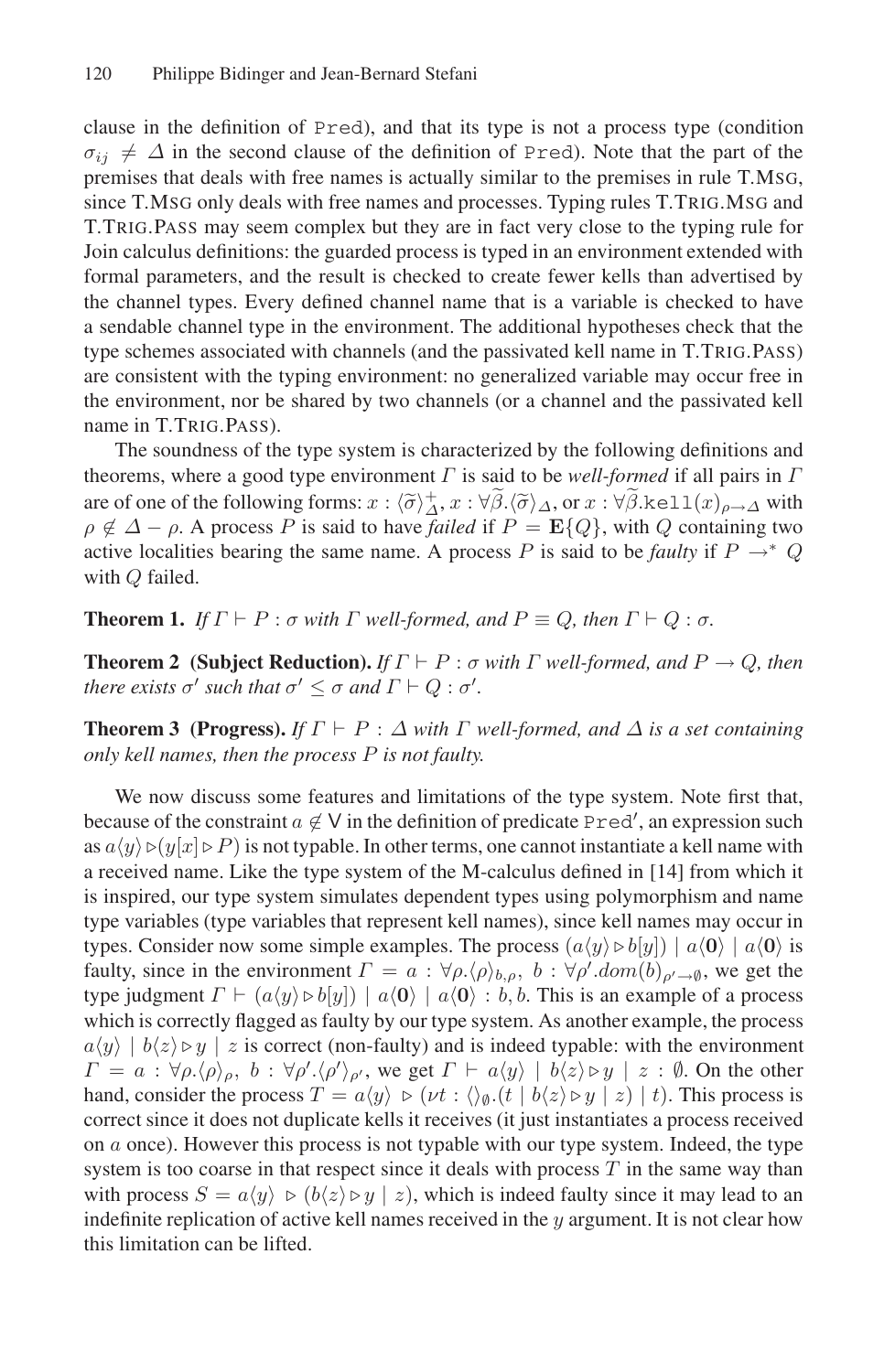## **5 Conclusion**

We have introduced the Kell calculus, a new process calculus with hierarchical localities, strictly local actions, higher-order communication and locality passivation. Like the M-calculus, the Kell calculus allows an encoding of different forms of locality membranes, including localities with different forms of failures. The Kell calculus, however, appears simpler than the M-calculus, and does not rely on complex routing rules in contrast to the M-calculus.

The Kell calculus shares the local character of its actions with the Seal calculus [6]. Indeed, as in the Seal calculus, primitive actions in our calculus include local communications and communications across a single locality boundary. In contrast to Seal, however, our communications are higher-order, whereas Seal distinguishes between first-order communications on the one hand and migrating and replicating localities on the other hand. The choice in Seal to eschew higher-order communication was made primarily with a view to simplify its underlying theory. However, as the results in [6] reveal, the higher-order character of the migrate and replicate primitives in Seal already poses some problems (e.g. with respect to a complete characterization of contextual equivalence). With the Kell calculus higher-order pirmitives, we gain the ability to handle directly passivated process states. This allows for instance a direct modelling of such failure behaviors as fail-stop with recovery, a behaviour which would be less straightforward to model in Seal (seals can be replicated and destroyed but they cannot be passivated and reactivated; it is possible to place Seals in opaque membranes to simulate passivation but this is not entirely satisfactory since one can allow observation of passivated states – e.g. in the form of checkpoints). Another perceived advantage of the higher-order character of the Kell calculus over Seal is the potential to extend the calculus with multi-stage programming along e.g. the lines of MetaKlaim [8].

The type system we introduced for the Kell calculus is directly inspired by the Mcalculus type system [14]. Because the calculus is simpler, with less constructs, the resulting type system is also simpler. Whether the two type systems are comparable (notably with respect to the amount of correct processes they fail to type) is unclear, however. In particular, it is not clear whether a typed encoding of the M-calculus in the Kell calculus would yield a similar type system for the M-calculus as the original one.

To the best of our knowledge, the dual use which is made in the Kell calculus of the locality construct  $a[P]$ , both as a locus for computation and as a handle for controlling the execution of a located process, is new. The examples provided in this paper, together with the encodings of Mobile Ambients and of the Distributed Join calculus given in [15], show that a single (higher-order) objective passivation construct is sufficient to capture the variety of subjective migration primitives which have been proposed recently, in ambient calculi and other distributed process calculi. At the same time, this construct is powerful enough to model different forms of failures, including fail-stop failures with recovery, an important requirement for practical distributed programming.

Much work remains to be done, however, to assess the foundational character of the calculus with respect to distributed programming. The following issues seem worth considering: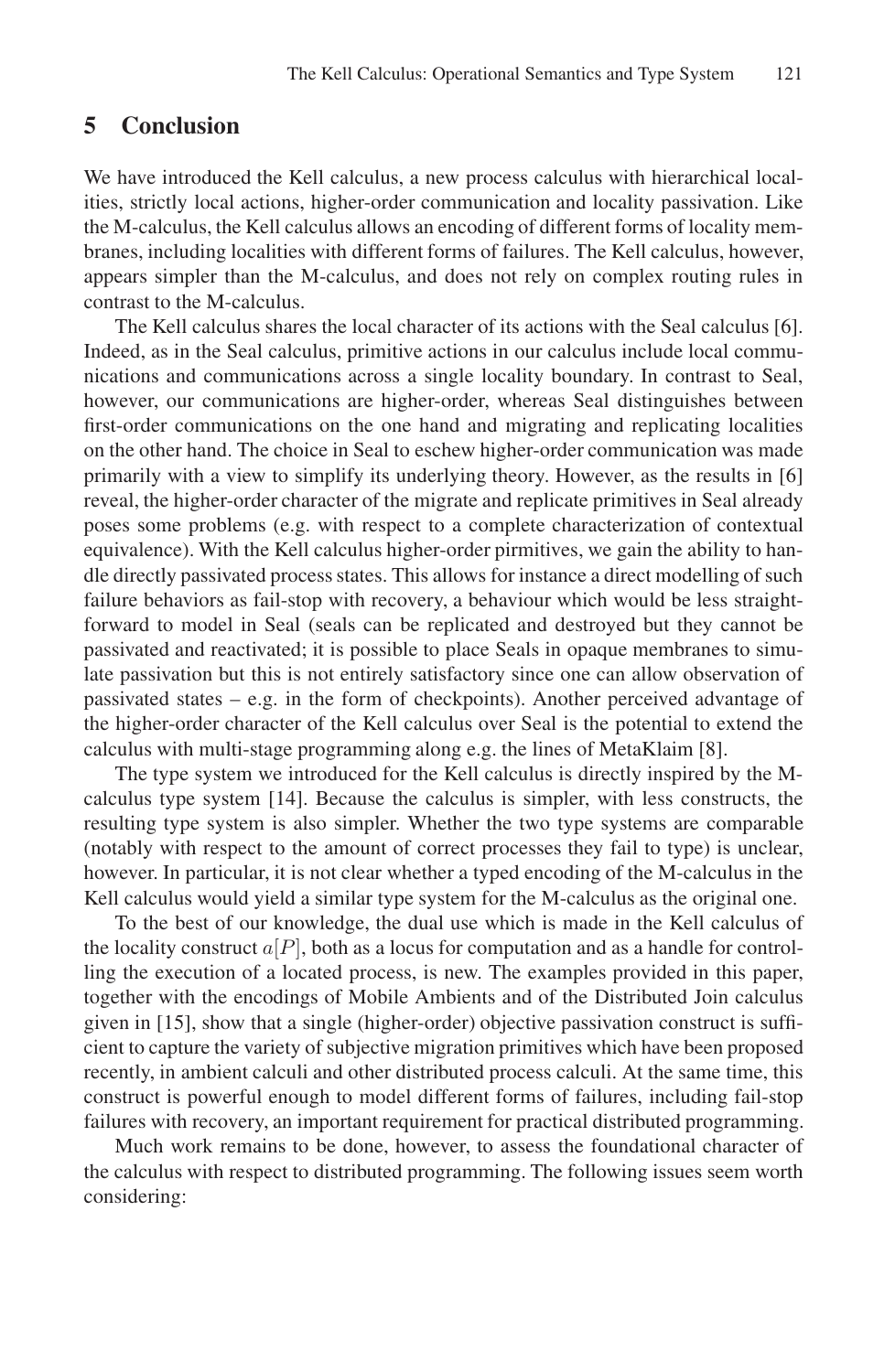- **–** Developing a bisimulation theory for the Kell calculus. A characterization of contextual equivalence by means of a higher-order bisimulation seems highly nontrivial because of the passivation construct.
- **–** Developing type systems for the Kell calculus. Numerous type systems have been developed for mobile Ambients and their variants. It would be interesting to transfer these results to the Kell calculus (in particular the ones dealing with resource and security constraints).
- **–** Introducing the possibility to share processes among different kells. If one considers a kell (or locality) not only as a locus of computation but also as a component, sharing among kells appears as an important practical requirement. However, sharing raises considerable difficulties, which are very much related to the aliasing problem in object-oriented programming.

## **References**

- 1. R. Amadio. An asynchronous model of locality, failure, and process mobility. Technical report, INRIA Research Report RR-3109, INRIA Sophia-Antipolis, France, 1997.
- 2. G. Berry and G. Boudol. The chemical abstract machine. *Theoretical Computer Science, vol. 96*, 1992.
- 3. M. Bugliesi, G. Castagna, and S. Crafa. Boxed ambients. In *4th International Symposium on Theoretical Aspects of Computer Software (TACS)*, 2001.
- 4. M. Bugliesi, S. Crafa, M. Merro, and V. Sassone. Communication Interference in Mobile Boxed Ambients. In *Proceedings of the 22nd Conference on Foundations of Software Technology and Theoretical Computer Science (FST-TCS '02*, volume LNCS 2556. Springer, 2002.
- 5. L. Cardelli and A. Gordon. Mobile ambients. In *Foundations of Software Science and Computational Structures, M. Nivat (Ed.), Lecture Notes in Computer Science, Vol. 1378*. Springer Verlag, 1998.
- 6. G. Castagna and F. Zappa. The Seal Calculus Revisited. In *In Proceedings 22th Conference on the Foundations of Software Technology and Theoretical Computer Science*, number 2556 in LNCS. Springer, 2002.
- 7. M. Coppo, M. Dezani-Ciancaglini, E. Giovannetti, and I. Salvo. **M**<sup>3</sup>: Mobility types for mobile processes in mobile ambients. In *CATS 2003)*, volume 78 of *ENTCS*, 2003.
- 8. G. Ferrari, E. Moggi, and R. Pugliese. MetaKlaim: A Type-Safe Multi-Stage Language for Global Computing. *to appear in Mathematical Structures in Computer Science*, 2003.
- 9. C. Fournet, J.J. Levy, and A. Schmitt. An asynchronous distributed implementation of mobile ambients. In *Proceedings of the International IFIP Conference TCS 2000, Sendai, Japan, Lecture Notes in Computer Science 1872*. Springer, 2000.
- 10. M. Hennessy and J. Riely. Resource access control in systems of mobile agents. Technical report, Technical Report 2/98 – School of Cognitive and Computer Sciences, University of Sussex, UK, 1998.
- 11. F. Levi and D. Sangiorgi. Controlling interference in ambients. In *Proceedings 27th Annual ACM SIGPLAN-SIGACT Symposium on Principles of Programming Languages (POPL 2000)*, 2000.
- 12. M. Merro and M. Hennessy. Bisimulation congruences in safe ambients. In *29th ACM Symposium on Principles of Programming Languages (POPL), Portland, Oregon, 16-18 January*, 2002.